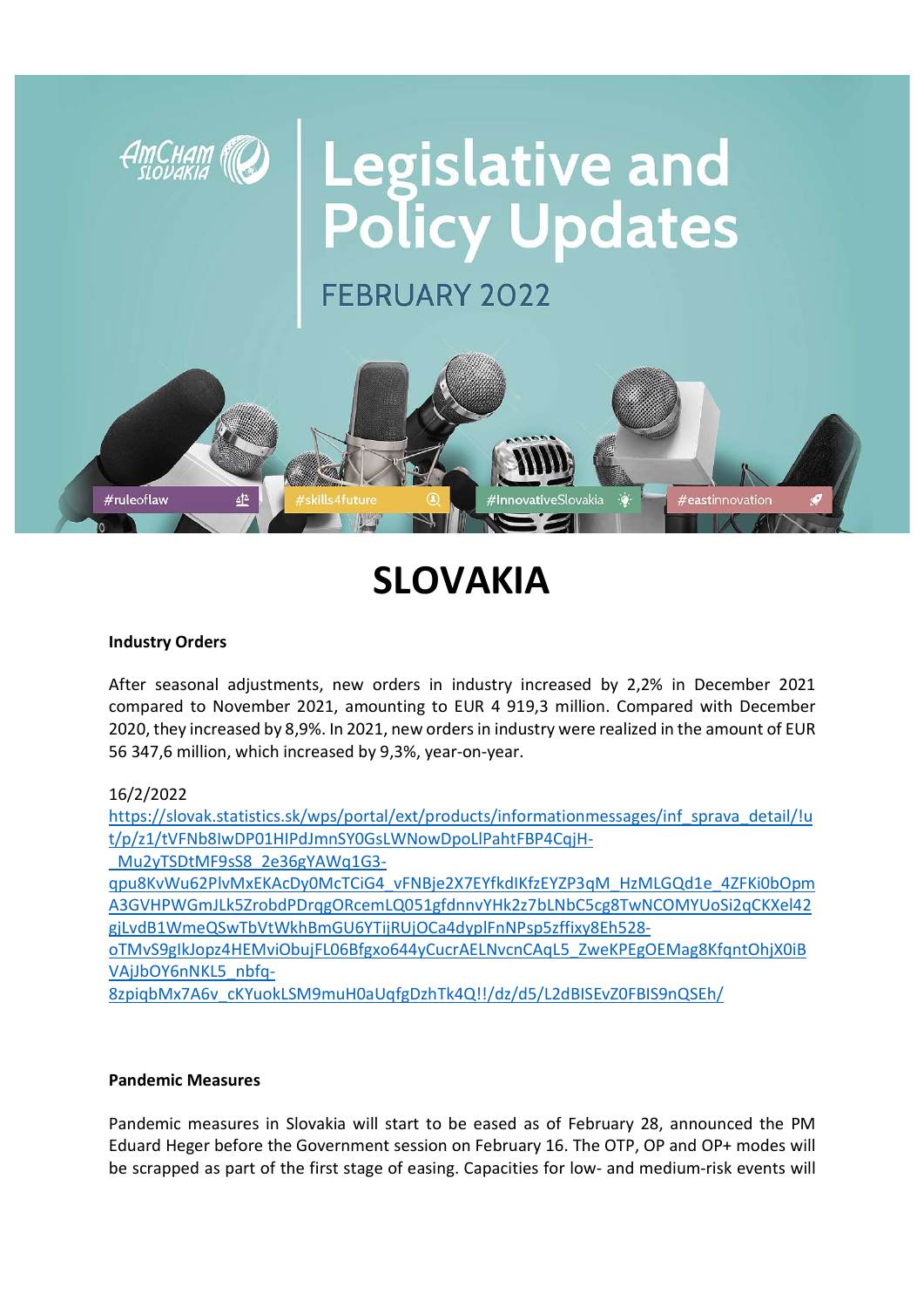increase. The second stage of easing will start on March 28, when capacity restrictions will be completely removed and the obligation to wear a respiratory mask or a face mask will be revised.

16/2/2022 https://newsnow.tasr.sk/featured/heger-pandemic-measures-to-be-easedbeginning-as-of-february-28/

### Citizenship Act

MPs passed the amendment of the Citizenship Act, which was approved by the government in 2021. The amendment was proposed to ease the conditions of losing one's Slovak citizenship after accepting the citizenship of another state, among other things. The MPs sent it on to a second reading on March 18, 2021 and in the second and third reading it had been postponed since then.

16/2/2022 https://spectator.sme.sk/c/22842907/parliament-passes-amendment-of-citizenshipact.html

### Inflation – consumer price indices

Consumer prices in January 2022 compared to January 2021 increased by 8,4% in total, compared to December 2021 they rose by 2,7%. The sharp rise in consumer prices was caused mainly by an increase in regulated prices in the network industries, food and non-alcoholic beverages, imputed rent for housing, alcoholic beverages, transport services, outpatient services, insurance

### 15/2/2022

https://slovak.statistics.sk/wps/portal/ext/products/informationmessages/inf\_sprava\_detail/!u t/p/z1/tVHLbsIwEPwajsab2I7tY0A0CaWoQFOIL5XzKinkAUSh\_H2dqpe2AqmH7mV3pZnVzA5WeI NVpbviVbdFXem92SPlvCx4IEYjywUYzQgE0\_vV3B\_f2V7I8Po7QMyXEwie3EdvOaUWUIbVbf4zVlgl Vdu0WxzV8UlvUVahosqR3rUDMEN9LI2arsrQqTnq7jKA7pS1O9O1TeyM5xwxkTNEYzNpaRFEWE pknDqaxLI\_3yRFiiMZC8eAOUoYtxAlQiLJdYpASHASzW1HWD\_t\_Nbb24Er5YLhq0\_I2HN9ymcAYuY xCFw\_XMoFIeCSL8CNG5HRwK9qsDhed0V2xmHVf2aPV3-

06AOeYlXE5fCclEMYcsGBcC6oTaXDCOkzL94OB-WaYOqqzd5bvPmPZJoyLAW5oF3-MCFURR9Tk4- 0/dz/d5/L2dBISEvZ0FBIS9nQSEh/

### EU trust

Slovaks do not feel very positive about the membership of their country in the EU. Instead, they are becoming more insecure, as stems from a recent Eurobarometer survey titled Future of Europe 2021, which was carried out between September and October 2021. Both the Slovak Spectator and Euraktiv.sk report, that only 39 percent of 1,020 respondents from Slovakia said they consider EU membership a good thing. On the other hand, 10 percent said that it was a bad thing, and the remaining 50 percent has a neutral opinion. Paradoxically, 72 percent of Slovaks said that their country benefits from the EU membership.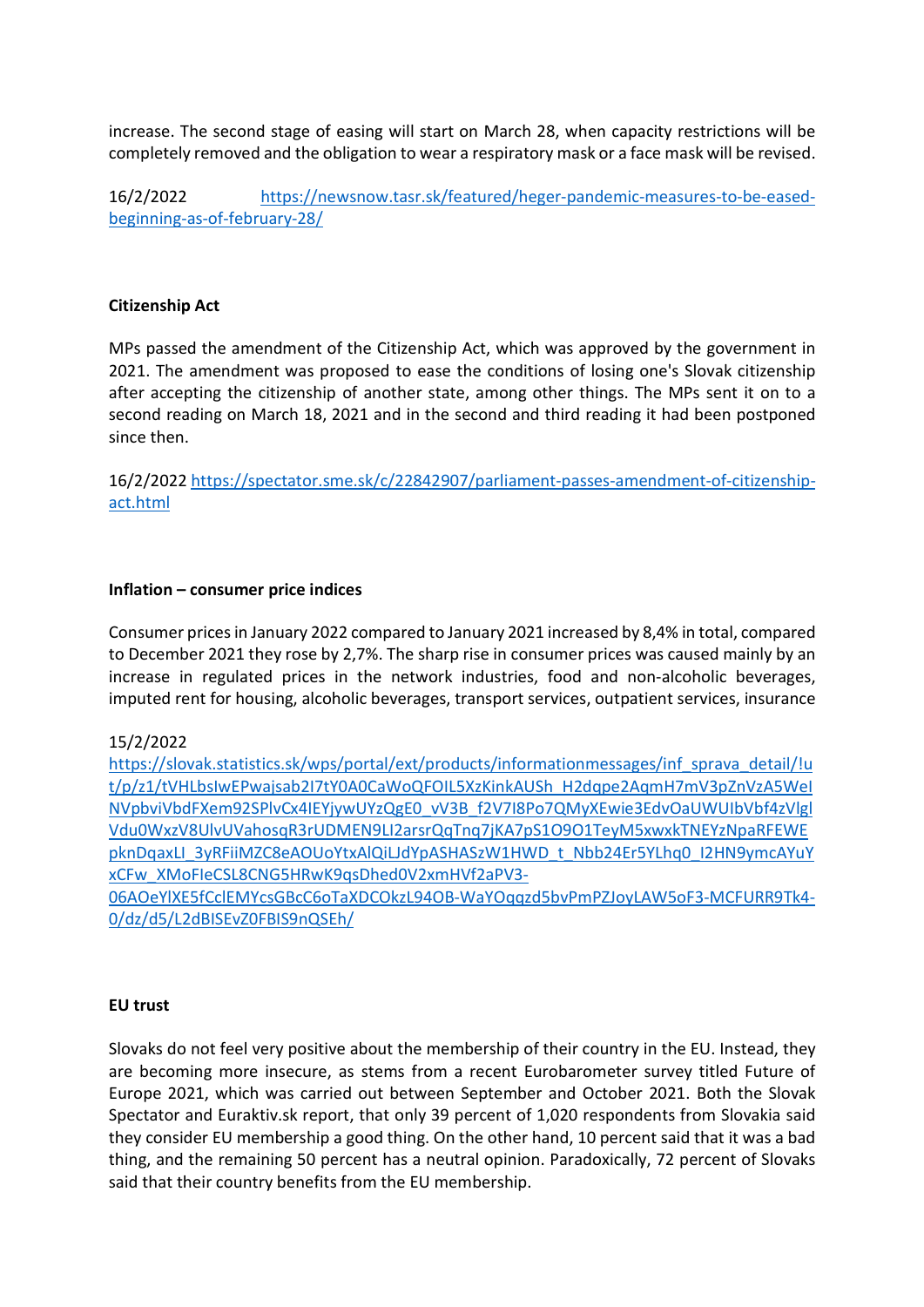14/2/2022 https://euractiv.sk/section/buducnost-eu/news/slovensko-ma-najnizsiu-podporuclenstva-v-unii/

## Foreign Students

The number of foreign students at Slovak universities is gradually increasing. While there were 8,427 foreign students studying in Slovakia in 2011 out of a total of 204,158 students, in 2021 that number had risen to 15,775 students among a total of 130,164 students in the first and second stages of university studies. In other words, foreigners had gone from comprising around 4 percent of students at Slovak universities in 2011 to 12 percent by 2021.

11/2/2022 https://spectator.sme.sk/c/22838595/slovak-universities-are-attracting-moreforeign-students.html

### Defense Cooperation Agreement

President Zuzana Čaputová ratified the Defence Cooperation Agreement between Slovakia and the US on February 9. Parliament greenlighted the agreement on the same day, 79 MPs out of 140 present MPs voted for it, 60 were against and one abstained. The President reminded the public that the text of the agreement had been negotiated by the current and also previous government.

10/2/2022 https://spectator.sme.sk/c/22838256/president-ratified-the-defenceagreement.html

## Gross Domestic Product

Slovakia's gross domestic product is likely to grow by 5.3 percent in 2023, said Finance Ministry State Secretary Marcel Klimek at a joint press conference with representatives of the Financial Policy Institute (IFP) concerning the institute's new macroeconomic forecast. IFP head Juraj Valachy added that GDP growth is expected this year as well, at 3.5 percent. The analysts also expect a sharp increase in the rate of inflation this year.

10/2/2022

https://newsnow.tasr.sk/economy/ifp-gdp-will-probably-grow-by-3-5-this-year-and-5-3-nextyear/

### Women Business Leaders

The proportion of women on the boards of the largest companies in Slovakia is 25 percent, which is more than anywhere else in the world. A global average of just 19.7 percent of board seats are held by women, a 2.8 percent increase compared to data published in 2019. However, a higher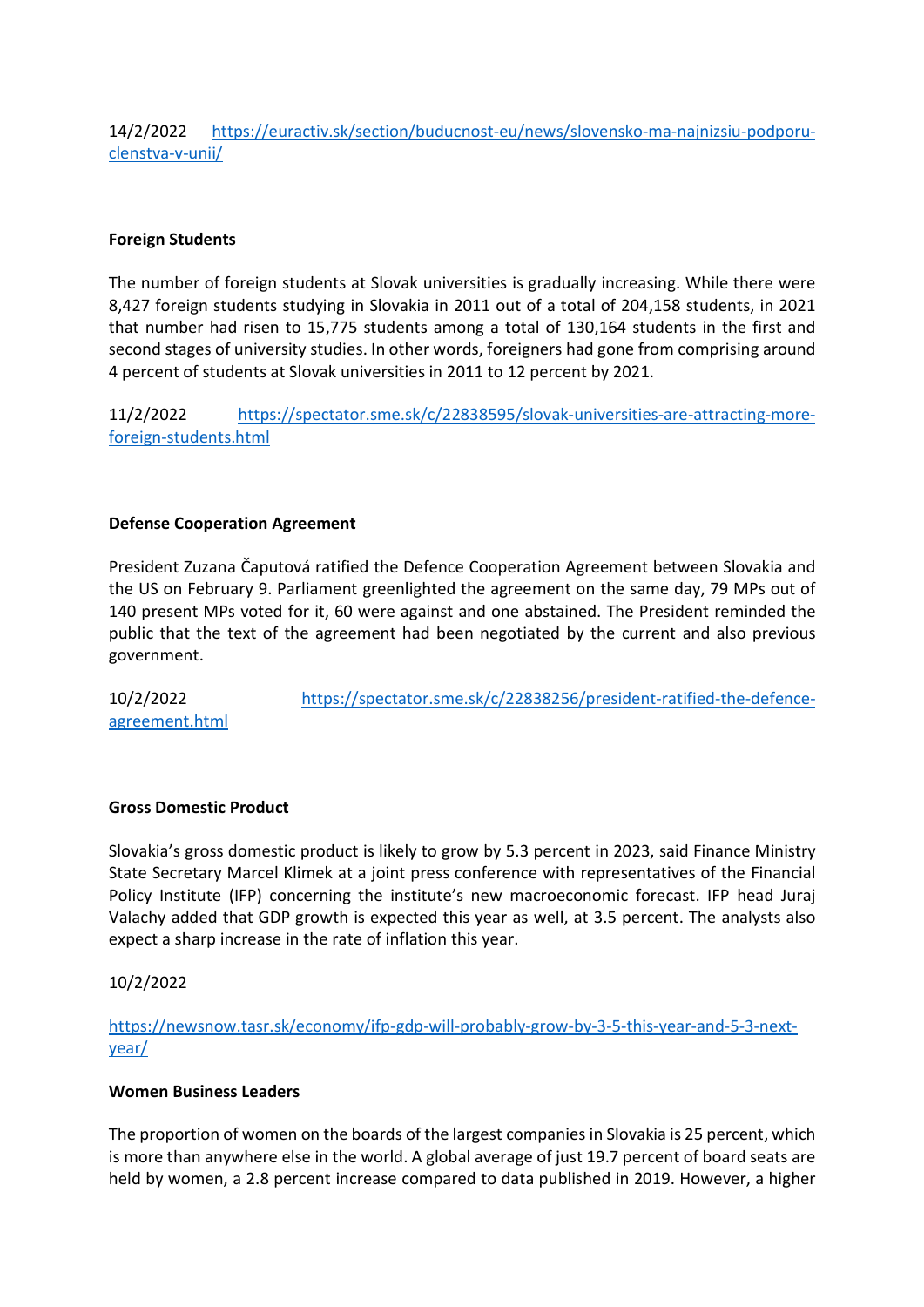representation of women does not mean that they hold top management posts. There are 6.7 percent of board chairwomen and 5 percent of female CEOs/general directors.

7/2/2022 https://spectator.sme.sk/c/22836421/women-hold-a-quarter-of-board-seats-in-thelargest-companies-in-slovakia.html

### Euro counterfeits

The total number of counterfeit euro banknotes recovered in Slovakia in 2021 was 1,162, the lowest ever annual figure since the country adopted the euro in 2009. A total of 1,016 counterfeits were recovered from circulation, 11.3% fewer compared with the previous year (1,145). At the same time, a total of 1,592 counterfeit euro coins were recovered in Slovakia in 2021, more than in any of the previous four years. All of them were recovered from circulation. Counterfeit €2 coins accounted for 88.3% of the total.

28/1/2022 https://nbs.sk/en/press/all-press-releases/press-releases-common/pressrelease/ status-report-on-euro-counterfeits-recovered-in-2021/d

## EUROPE & WORLD

### EU Green Deal

The EU Commission announced an investment of over €110 million into LIFE program integrated projects for environmental and climate protection, selected after a call for proposals covering the year 2020. The funding will support new major environmental and climate projects in 11 EU countries. The projects contribute to a green recovery from the COVID-19 pandemic and support the European Green Deal's objectives of making the EU climate neutral and zero-pollution by 2050.

17/2/2022 https://ec.europa.eu/commission/presscorner/detail/en/IP\_22\_864

### Rule of Law conditionality

Following the EU Court of Justice ruling on the "rule of law conditionality" mechanism, MEPs demand that the Commission applies it and protects EU values. "The rule of law is our treasure", said Clément Beaune on behalf of the French Presidency of the Council. He welcomed the "necessary legal clarity" given on February 16 by the Court and said that the French Presidency now expects the Commission to implement it. The French Presidency is committed to mobilizing all the tools to protect the rule of law, he stressed.

16/2/2022 https://www.europarl.europa.eu/news/en/press-room/20220210IPR23017/rule-oflaw-conditionality-meps-call-on-the-commission-to-act-immediately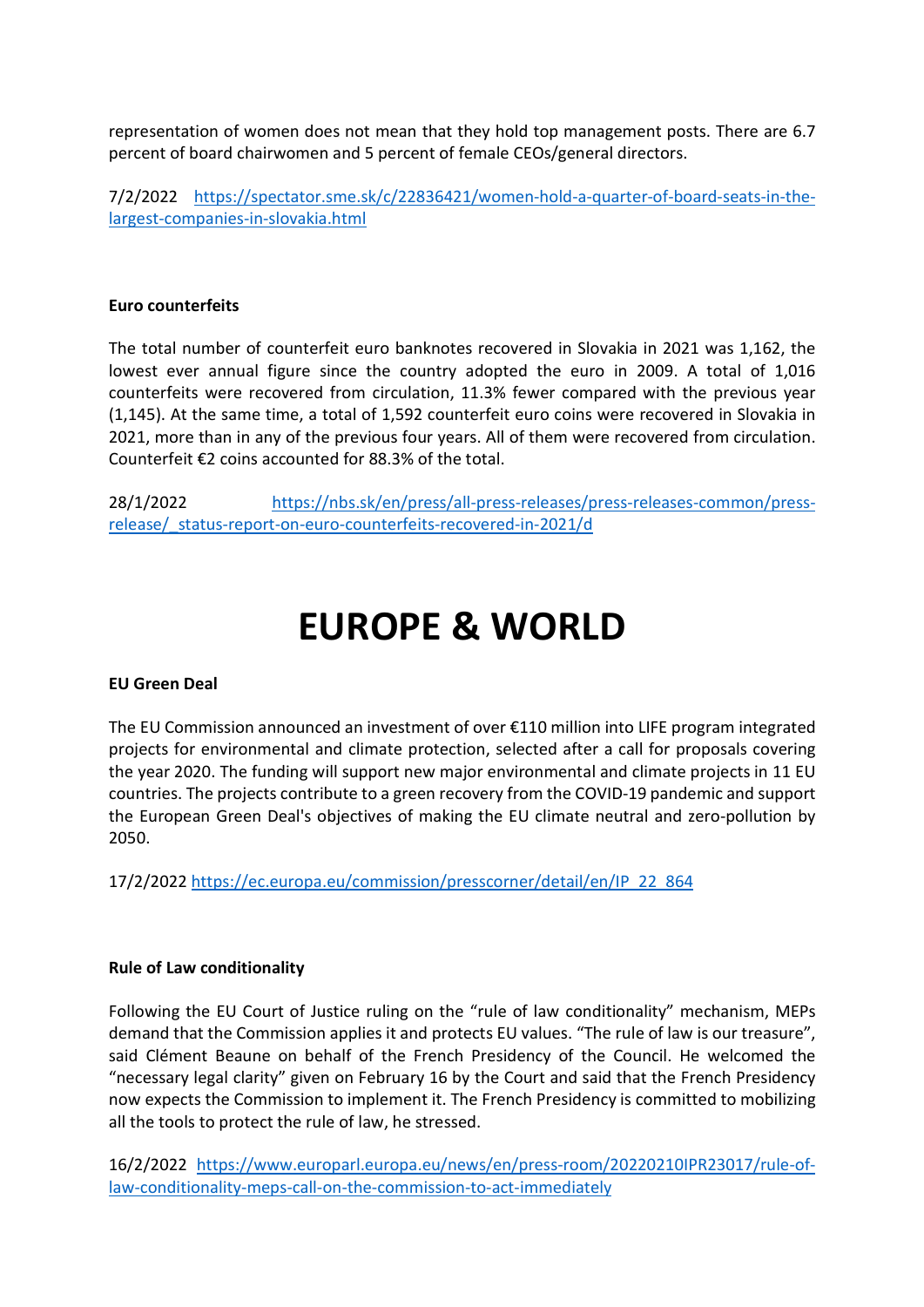### Digital Markets Act

Landmark EU rules aimed at curbing the power of US tech giants could be agreed between lawmakers and EU countries as soon as April, with sticking points expected to be thrashed out in coming weeks, a key lawmaker leading the talks said on February 15. DMA proposed by EU antitrust chief Margrethe Vestager just over a year ago set out a list of dos and don'ts for online gatekeepers – companies that control data and access to their platforms – reinforced by fines of up to 10% of global turnover. It in effect targets Apple, Alphabet unit Google, Facebook parent Meta, Amazon and Microsoft. It needs approval from EU lawmakers and EU countries before it can become law.

16/2/2022 https://www.euractiv.com/section/digital/news/key-eu-lawmaker-aims-for-aprildeal-on-digital-markets-act/

## EU Satellite Communications

The EU Commission presented a €6 billion satellite communications plan February 15, as part of a push to cut the EU's dependence on foreign companies. The initiative aims to protect key communications services and surveillance data against any outside interference as concerns grow over Russian and Chinese military advances in outer space and a surge in satellite launches. The push for secure connectivity comes in response to the growing demand for satellite communications. The aim is to develop a multi-orbital space-based connectivity system that will extend the availability of these services.

15/2/2022 https://www.euractiv.com/section/digital/news/eu-lays-out-plans-for-securesatellite-communications/

### Foreign Exchange Global Code

The European System of Central Banks (ESCB) welcomes the July 2021 update of the FX Global Code and the publication of related guidance material. With this global code on foreign exchange, participants in foreign exchange markets aim to promote a robust, fair, liquid, open and appropriately transparent foreign exchange market underpinned by high ethical standards. The Code has been updated by the Global Foreign Exchange Committee to keep it relevant and aligned with the ongoing evolution of the foreign exchange market and will continue to set the standard for good market practice.

15/2/2022 https://nbs.sk/en/press/all-press-releases/press-releases-common/pressrelease/\_european-system-of-central-banks-renews-statements-of-commitment-to-fx-globalcode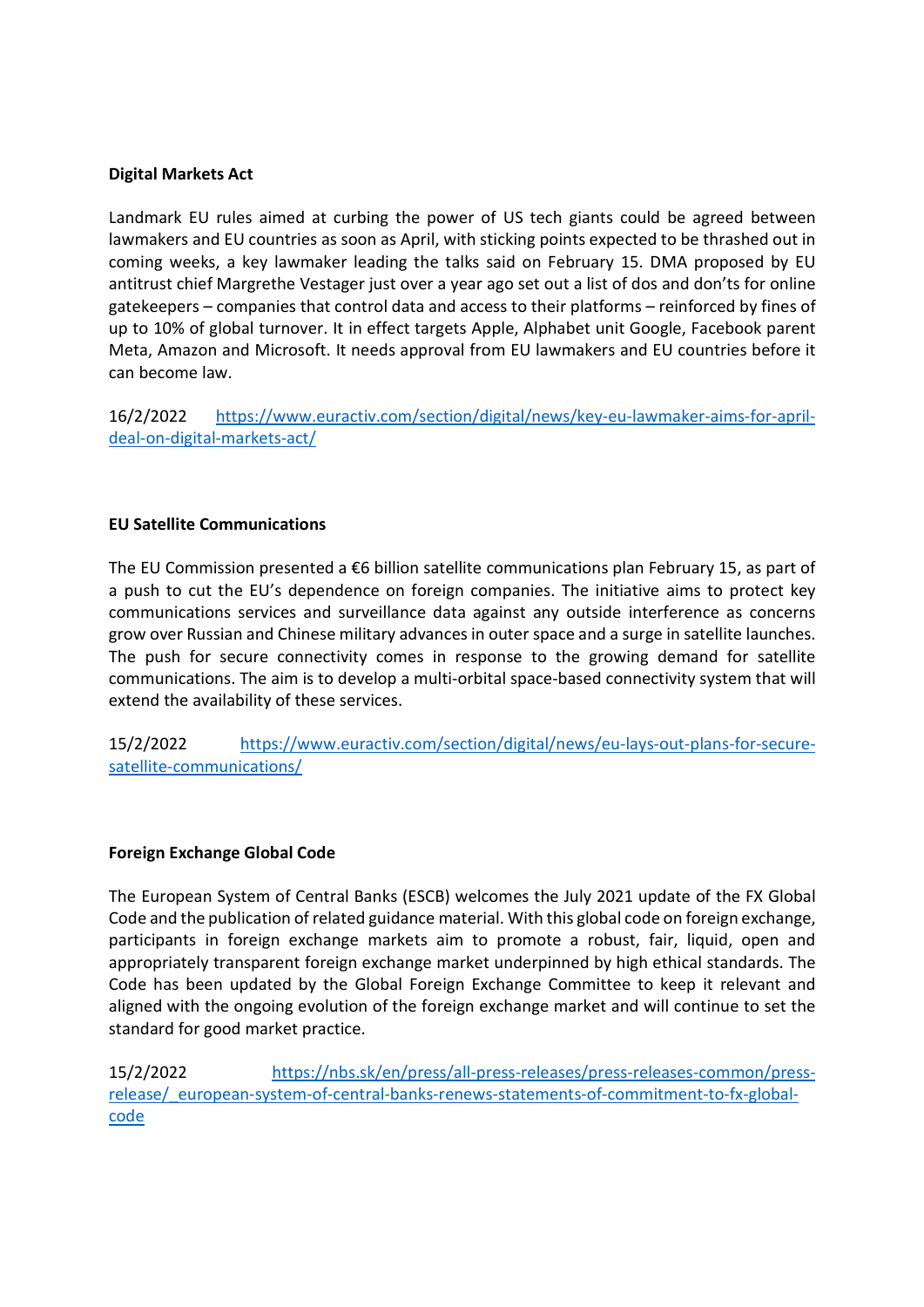### European Data

A joint investigation was launched by 22 national data protection authorities on February 15 on how the public sector uses cloud services. The initiative is the first under the Coordinated Enforcement Framework of the European Data Protection Board (EDPB), the EU body that gathers all European data watchdogs to ensure coordinated enforcement of the GDPR privacy rules. In October 2020, the Board decided to undertake joint probes every year on specific issues that might have cross-border significance as part of its three-year strategy. Last year, the topic was selected among other vital areas such as website security and mobile apps.

15/2/2022 https://www.euractiv.com/section/data-protection/news/hold-european-dataauthorities-launch-a-joint-investigation-on-the-public-sectors-use-of-cloud/

### Future of Europe

91% of young Europeans (15–24-years old) agree that tackling climate change can help improve their own health and well-being, while 87% of all respondents also share this sentiment. 81% of respondents say they are happy living in the EU. 68% of Europeans agree the EU is a place of stability in a troubled world, while 67% agree the EU project offers a future perspective for Europe's youth. The Special EB517 "Future of Europe" was conducted as a joint survey by the European Commission and the European Parliament between 16 September and the 17 October 2021 in the 27 EU Member States.

14/2/2022 https://europa.eu/eurobarometer/surveys/detail/2554

### Women in Science

The latest "She Figures 2021" show that women are still underrepresented as doctoral graduates in STEM fields. With the new requirement to have a Gender Equality Plan in place to be eligible for Horizon Europe funding, the EU is aiming to break down structural barriers and advance longterm institutional change at research organizations. At the same time, the integration of the gender dimension in Horizon Europe proposals has become a requirement by default. This will help ensuring that research takes into account sex and gender differences, and thereby makes new products and services more relevant and beneficial to everyone in society.

11/2/2022 https://ec.europa.eu/info/news/international-day-women-and-girls-science-2022 feb-11\_en

## OECD Unemployment Rates

The monthly unemployment rate in the OECD area fell for the eighth consecutive month to 5.4% in December 2021, down from 5.5% in November, bringing it to just 0.1 percentage point above the pre-pandemic rate recorded in February 2020. The number of unemployed workers across